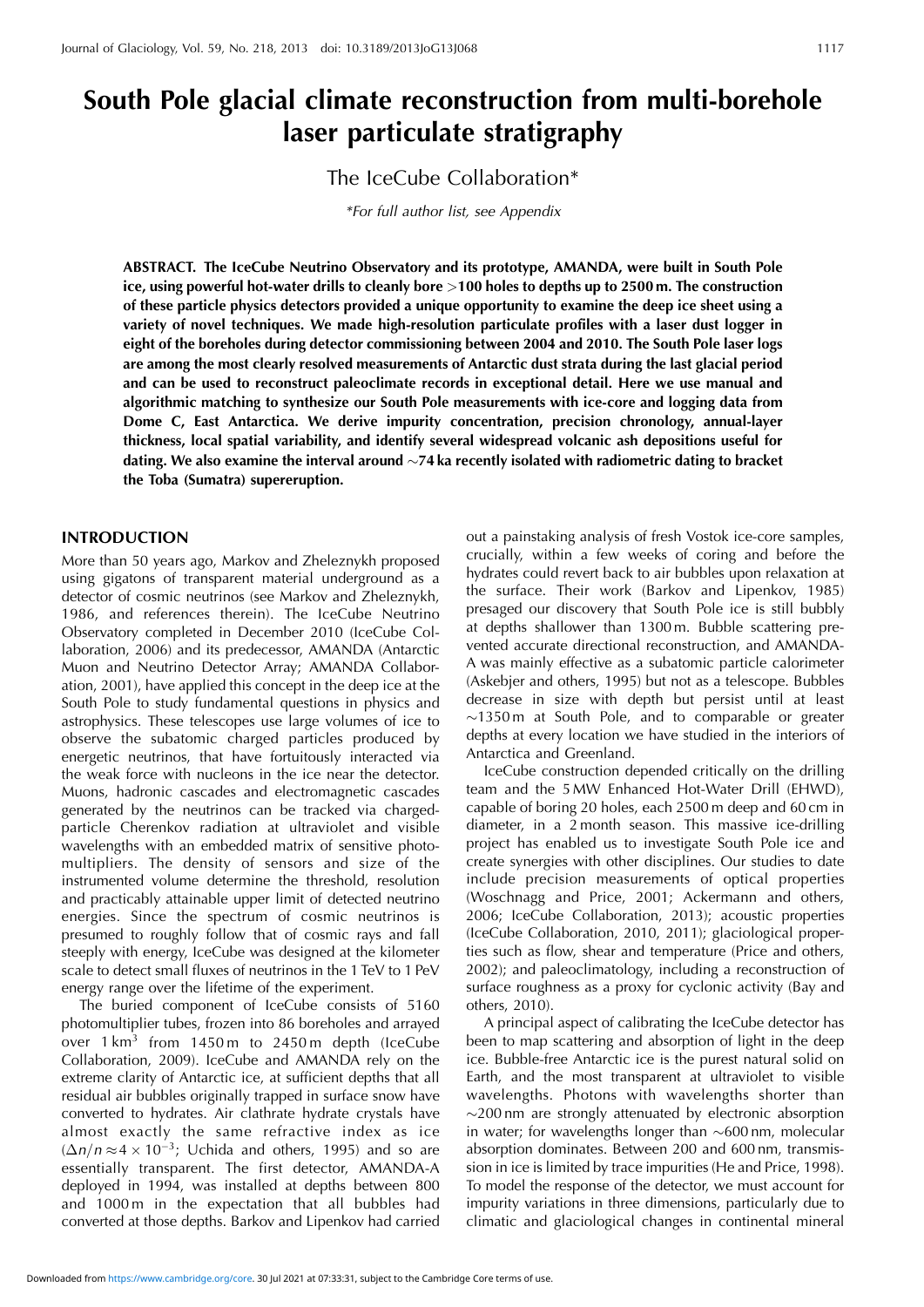dust and volcanic ash inclusions with depth (Ackermann and others, 2006; IceCube Collaboration, 2013). The concentration and character of deposited particulates in the ice vary due to glacial flow and past climate changes, with higher concentrations corresponding to periods of greater abundance of dust available from source regions, and possibly longer-range transport due to changes in atmospheric circulation or precipitation (Legrand and Mayewski, 1997; Li and others, 2010). The mineral dust found in Antarctic ice is thought to originate primarily in Patagonia, with uncertain and possibly variable contributions from Australia, New Zealand and Africa (Delmonte and others, 2008; Li and others, 2008; Gabrielli and others, 2010). The ice in which IceCube is instrumented accumulated during the last glacial period, with climate changes manifest as variations in optical clarity of nearly an order of magnitude. Bulk absorption length ranges from 30 to *>*200 m, in ice from colder versus warmer periods respectively. Effective scattering length varies between about 5 and 70 m. Volcanic ash layers, particularly those deposited by local circum-Antarctic volcanoes, can severely degrade optical transparency on the centimeter scale.

AMANDA and IceCube used various light sources embedded in the ice with the detector to make optical measurements at  $\sim$ 10 m resolution (Ackermann and others, 2007; IceCube Collaboration, 2013). In addition, we deployed laser dust loggers (Bramall and others, 2005) in eight IceCube boreholes. The logger can often produce a more stratigraphically coherent environmental record than can be obtained from ice-core measurements, which must make do with mere  $\sim 0.001 \,\mathrm{m}^2$  sections of the horizon. In holes drilled mechanically using non-freezing fluid to retrieve a core, optical logging data can be degraded by scarring of the borehole wall (Bramall and others, 2005; Fudge and Smith, 2010), fluid contamination and refractive mismatch with the ice. The IceCube hot water holes, however, provided almost ideal conditions for imaging dust and volcanic particulate horizons at millimeter depth resolution (Bramall and others, 2005).

Here we develop a detailed South Pole climate record by correlating our measurements to the EDC99 ice core taken at Dome C, East Antarctica, by the EPICA Collaboration (European Project for Ice Coring in Antarctica; Parrenin and others, 2007a; Lambert and others, 2012) together with the laser borehole log we made there in January 2010. The South Pole record is unbroken to 100 ka BP at the IceCube location. Extrapolation indicates that South Pole ice should include the Eemian period, the last interglacial  $\sim$ 120 ka BP with a climate analogous to but several degrees warmer than the present day (Sime and others, 2009). Although the South Pole is one of the most studied locations in Antarctica, no ice core deeper than a few hundred meters has ever been retrieved from the site. Partly based on the AMANDA and IceCube datasets, including results shown here, South Pole has been designated as the site of the next major US icecoring mission.

#### **METHODS**

Optical and photonic logging instruments deployed in glacial boreholes can provide a wealth of information, without retrieval or destruction of core samples. The dust logger (Bay and others, 2001) grew out of years of AMANDA



**Fig. 1.** Ruggedized laser dust logger deployed in IceCube. The  $404 \text{ nm}$  diode laser is focused into a fan beam to probe  $60^{\circ}$  of the horizon in one pass. Brush baffles block photons which circumvented the ice through the borehole, and clear away detritus in the hole that could obstruct the image. IceCube hot-water boreholes were larger and less uniform than depicted in the diagram.

experience in using emitters and receivers embedded in ice to measure optical properties. The  $\sim$ 1 m-long logger (Fig. 1) shines light into the ice surrounding a borehole; photons scatter off bubbles and impurities to be eventually absorbed; a small fraction (10<sup>-10</sup> to 10<sup>-6</sup>) of photons return to be detected. Annular black nylon brush baffles sweep ice crystals and debris from the source beam and intercept stray light, to ensure that all detected photons have exited and reentered the borehole after interacting with the target layer.

The intrinsic depth resolution of the logger is determined by the thickness of the laser line and not the distance of the receiver from the source, which we have confirmed using Monte Carlo simulations (Bay and others, 2001) and other logger geometries we have tested (Bay and others, 2006). The signal is dominated by first encounters of the laser with particulates in the coherence plane of the beam, which probes approximately one effective scattering length into the ice. The further the source beam penetrates horizontally the greater the coherence with the target dust layer, up to the scale of stratigraphic undulations or tilt. At depths where scattering is bubble-dominated, the ice is diffusively illuminated by scattered light and the logger signal tracks impurity levels through absorption, responding markedly to thin volcanic ash layers. In deep clear ice, the backscattering signal is a nearly direct tracer of ash and continental mineral dust.

In 2004 we designed and built a new dust logger for use during IceCube commissioning (Bramall and others, 2005). We improved upon previous designs by using a temperatureregulated diode laser at 404 nm wavelength near the absorption minimum for glacial ice (Askebjer and others, 1997a), a photon-counting detector (Hamamatsu HC135), onboard computer control (Rabbit RCM3720) and DSL (digital subscriber line, Patton Electronics Co., Gaithersburg, MD, USA) telemetry to the surface.

While more ideal optics could scan an entire  $360^\circ$ with adjustable azimuthal integration, we compromised on a ruggedized design that could survive many rapid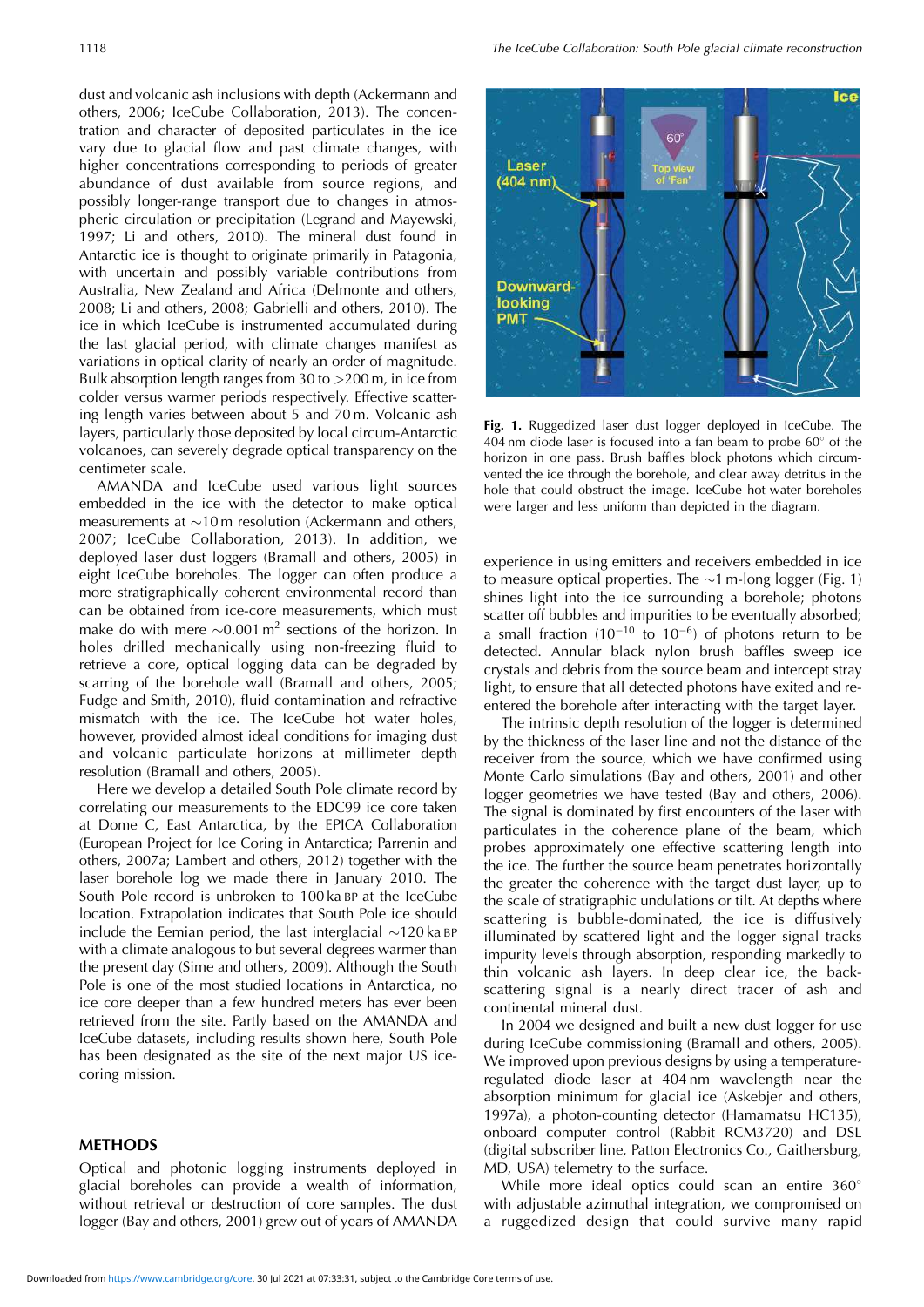redeployments by restricting the focus of the laser plane to span a fixed  $60^{\circ}$  of the horizon. The pressure vessel was constructed from hardened stainless steel and synthetic sapphire optical components. The brush baffles extended to 18 in  $(\sim 46 \text{ cm})$  in diameter, not enough to completely seal the annulus of the holes, which typically varied from 45 to 75 cm diameter. Raw photon counts were corrected for pileup at high light levels and normalized to the intensity of the laser. Depth was reconstructed to an absolute accuracy of 1–2 m from Bourdon tube pressure sensors (Paroscientific, Redmond, WA, USA). The reconstruction incorporated winch payout, surface surveys, well depth measured with a laser rangefinder, and corrections for water column compressibility and cable stretch.

The first two loggers were permanently attached to the bottoms of detector strings and took data as the strings were deployed. Beginning with the 2006/07 season, we used a small winch to deploy and recover the instrument at a nominal logging speed of  $\sim$ 25 cm s<sup>-1</sup>. Each borehole was logged in one  $\sim$ 6 hour round trip, immediately after drilling, to leave time for installation of the detector string in the refreezing hole.

In January 2010, we deployed the laser dust logger at the EPICA Dome C ice-core (EDC99) site in East Antarctica  $(75^{\circ}06^{\prime}$  S, 123°21' E), to obtain the particulate history which dates to 800 ka there (Jouzel and others, 2007). The laser data from the EDC99 borehole were somewhat obscured by turbidity from drill fluid contaminants, but were effective for finding many additional candidate ash layers beyond those previously investigated in the core (Narcisi and others, 2005).

Bigler and others (2006) performed continuous flow analysis (CFA) on melted EDC99 core samples, including laser-absorption particle sensing of total insoluble dust, fluorescence spectroscopy of  $Ca^{2+}$  and absorption spectroscopy of Na<sup>2+</sup>. Lambert and others (2012) derived a record of Dome C calcium ions excluding those due to Ca-rich sea salt, i.e. non-sea-salt calcium ( $nssCa^{2+}$ ), which is a proxy for continental silicate mineral dust.

Laser borehole logging and core measurements complement other methods for measuring atmospheric particulate variations as preserved in ice. The logging signal is a relative measure of scattering and absorption due to impurities and bubbles. The logger captures high-definition images of the optical effects of particulates averaged over an area of order  $m<sup>2</sup>$  of the horizon. This method is often less susceptible than a core sample to the depositional noise, redistribution and erosion that degrade continuity of the preserved climate record. The logger signal amplitude can be affected by hole light leakage and a varying distance to the target dust, particularly in the large boreholes of IceCube, and exhibits some smoothing from pre-imaging and post-imaging spillover at depths near strong optical features. Ice-core CFA systems make measurements with millimeter spatial resolution, which is well below the scale of homogeneity of the cores. Core samples comprise only a few  $cm<sup>2</sup>$  area of the horizon, and measurements need to be averaged over a finite depth interval to meaningfully represent the stratigraphic record. Core records may miss thin deposition events and contain gaps, depth registration errors, intersample mixing and particle loss intrinsic to CFA.

By identifying common features precisely, we can synchronize our laser profiles and combine them into a full-resolution average South Pole particulate history. Similarly, though generally at lower resolution, we are able to map common distinct features between histories that were measured with different techniques or at different locations. To match records, we used both manual visual inspection and an automated feature alignment algorithm. The laser logger recorded a measurement every 2–3 mm, and our South Pole stratigraphic record includes meaningful, repeatable structure at the sub-centimeter depth scale. The analysis of millions of measurements with minimal information loss required the use of a fully automated synchronization scheme. We developed a procedure based on dynamic time warping and internal consistency error suppression (Bay and others, 2010).

The matching engine optimized for our South Pole laser dust logs did not perform as well when used to align sequences from different measurement techniques or sites. To match South Pole logger and EDC99 ice-core data with the algorithm, we smoothed the core data with a mild spline and used our Dome C optical log to corroborate feature matches at the centimeter scale. We verified and corrected a select subset of automated matching results by visual inspection for determining the primary age scale. Over some intervals, particularly in bubbly ice, only manual matching was effective. To aid visual inspection we used the MatchMaker MATLAB ice-core analysis utility (Rasmussen, 2006). At the South Pole, termination of the Last Glacial Maximum (LGM) into the Holocene epoch coincides with the bubble–hydrate transition at about 800–1150 m where the optical signal amplitude changes by orders of magnitude. Definitive feature identification was challenging over this interval, and we required additional evidence below for stratigraphic control.

#### **RESULTS**

Logger profiles made in IceCube boreholes 21, 50, 66, 52, 10, 2, 86 and 14 between 2004 and 2011 (Fig. 2a) include some of the best-resolved records of Antarctic particulate stratigraphy available from the last glacial period. Figure 2b shows the locations of the eight holes across IceCube. These laser profiles served as reference points to model layer undulations throughout the array, with isochrons depicted as topographic gradients in Figure 3a, and as layer contours in Figure 3b–f. At interstitial positions within the convex hull (smallest envelope) defined by logged holes, layering can be interpolated with standard gridding methods (natural neighbor, kriging). For stability and to extrapolate locations outside the hull, we used a modified ridge estimator in the MATLAB shareware program *gridfit* (D'Errico, 2005). Extrapolations outside reference data should of course be treated with caution. Since the first hole 21 log only reached 2113 m due to an instrument failure, the deepest  $\sim$ 350 m in the southeast corner of the array must also be extrapolated. Inside the hull, the ridge estimator and natural-neighbor tessellation methods typically agreed within the 1–2 m absolute depth accuracy.

Figure 4 compares our borehole laser measurements with a record made from the Dome C ice core using a state-ofthe-art CFA system. A linear scaling of logger photon counts gives good agreement with EDC99 nss $Ca^{2+}$ . The roughly linear instrumental response is shown in Figure 5, which compares IceCube laser logging profiles to EDC99 and EPICA Dronning Maud Land (EDML) (Fischer and others, 2007) core dust. For the EDML comparison, we synchronized to core dust at only  $\sim$ 1 m resolution.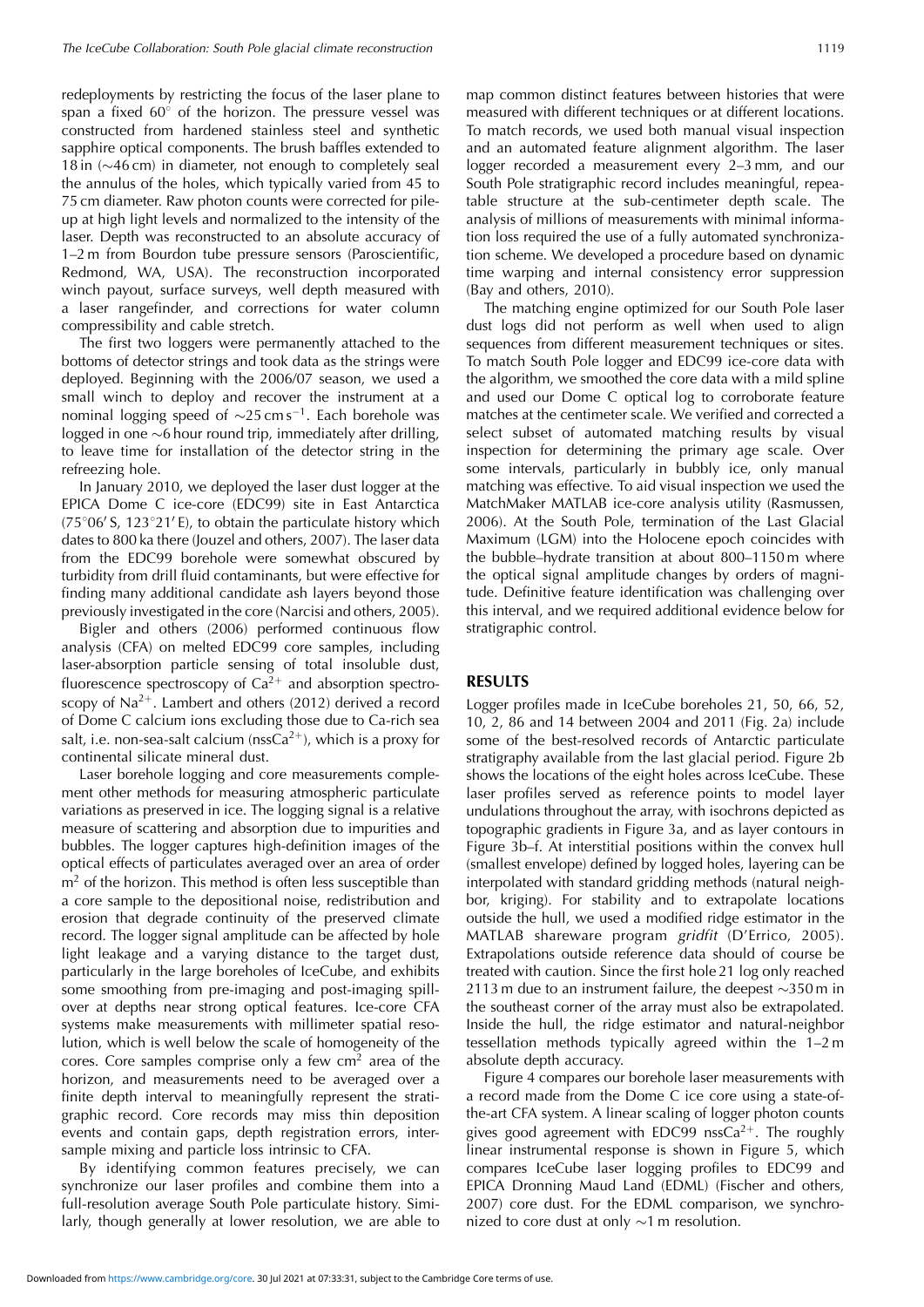

**Fig. 2.** (a) Borehole laser logging resolved sub-centimeter particulate features in repeated measurements. The early stages of the LGM are toward the left edge of the plot. The log of hole 21 stopped near ~2100 m due to an instrument failure. (b) IceCube surface map and logged boreholes marked with solid color-coded circles. The *y*-axis points to Greenwich, UK, and as of 2011 the origin of the IceCube coordinate system was 509 m north and 982 m west of the South Pole (1106 m along  $63^{\circ}$  W).

The most prominent dust feature at IceCube instrumented depths is marine isotope stage 4 (MIS4), a large peak between about 1950 and 2100 m, corresponding to about 60–70 ka, which strongly affects detector response to particle physics events. Like the LGM at  $\sim$ 25 ka, this cold interval and concomitant peak in dust are believed to result principally from a 41 ka period minimum in the obliquity of the ecliptic (Berger, 1978) according to Milankovitch theories (Hays and others, 1976; Huybers and Wunsch, 2005) as well as extraterrestrial accretion theories (Muller and MacDonald, 1997) of orbitally controlled climate.



**Fig. 3.** Aerial view of dust layer tilt across IceCube at five depths, which shows the influence of basal topography likely increasing toward bedrock. (a) Arrows depict downhill direction and relative tilt magnitude of modeled isochrons. Layering outside convex hulls (polygons) defined by reference logging data is extrapolated and poorly constrained. Surface ice flow velocity is 10.1 m  $a^{-1}$  along 320° based on IceCube survey data. (b–f) Modeled dust isochrons at each depth, with contours indicating every 2 m change in elevation and lower levels shaded darker. Absolute depth accuracy of reference logs is 1–2 m and modeled layers do not necessarily intersect every control point.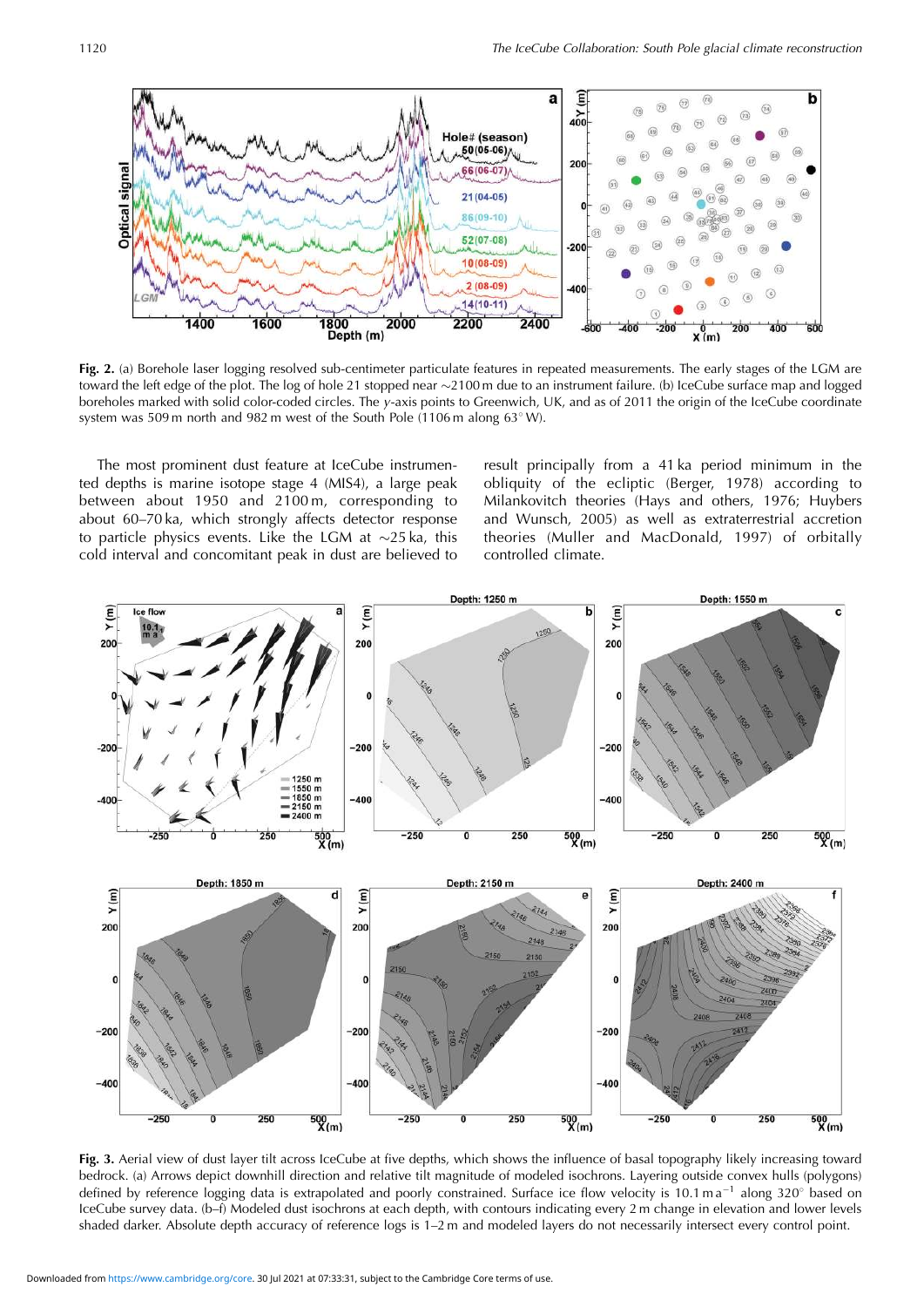

**Fig. 4.** Comparison between borehole laser records at South Pole (upper traces) and non-sea-salt calcium from continuous flow chemistry in Dome C EDC99 (lower traces; Lambert and others, 2012) over a 70 ka interval on the EDC3 timescale. The light gray curve is the laser profile for hole 86 only; the violet curve is a composite average of all profiles. EDC99 non-sea-salt calcium measurements are plotted before (black) and after spline smoothing (blue). Marine isotope stage 4 and select Antarctic isotope maxima are labeled for context.

The EHWD provided a smooth transparent window through which we could make precision scans of in situ particulates, from clean water-filled boreholes with refractive index matching the ice  $(\Delta n/n \approx 1.5\%$  at 404 nm; Gray, 1972; Price and Woschnagg, 2001). Scattering by residual air bubbles in the ice reduced the contrast of particulate scattering and made unambiguous identification of horizons increasingly difficult in layers shallower than the LGM

around  $\sim$ 1100 to 1250 m. Between 1200 and 1350 m, we suppressed the contribution from bubble scattering with an ad hoc amplitude correction of 0.37% per meter of depth, which forced the logger signal profile to conform to the core dust profiles.

We have refined our South Pole age scale (AMANDA Collaboration, 1995; Price and others, 2000) for 90% of the ice depth and at multiple points traversing an area of order



**Fig. 5.** The response of the logger in clear ice is approximately proportional to dust content. Signal amplitude for IceCube logging runs compared with synchronized core nssCa<sup>2+</sup> from EDC99 (a) and EPICA Dronning Maud Land (b; 75° S, 0.067° E; Fischer and others, 2007). Normalized logger signal counts have been raised to the power 3/2 to relate scattering cross section (particle dimension squared) to mass (particle dimension cubed).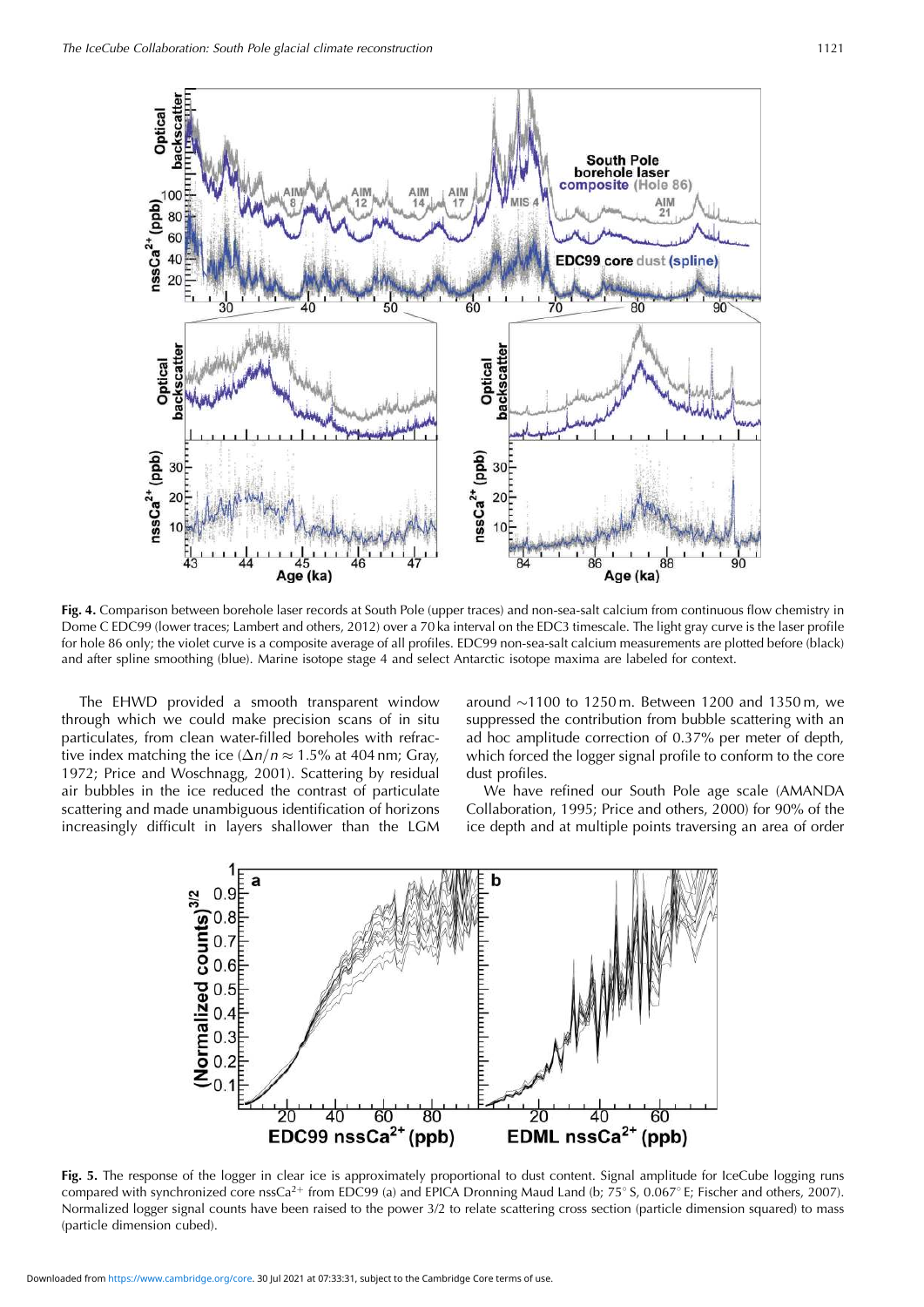

**Fig. 6.** (a) South Pole age versus depth, constructed by aligning laser profiles with corresponding ash and dust features at Dome C, on the EDC3 timescale. The red curve is a two-parameter quadratic depth transformation of Dome C age, which closely matches that of South Pole. An increase in accumulation rate is evident in the Dome C analog during the Eemian period, which is likely also represented at South Pole. A bedrock control point extrapolated from Titan Dome is taken to be 165 ka at 2850 m (Siegert and Hodgkins, 2000). (b) Borehole laser dust logger signal, overlaid with spline-smoothed Dome C nssCa<sup>2+</sup> manually synchronized with South Pole. Above  $\sim$ 1000 m depth the logger signal is dominated by scattering from bubbles and absorption by volcanic ash.

one ice-sheet thickness in lateral extent (Figs 6–8). We used common features to link South Pole and Dome C and adopted the EDC3 timescale of Parrenin and others (2007a). At shallow and intermediate depths in bubbly ice, ash and dust features matched layers detected in our Dome C dust log. We have also referred to early AMANDA measurements of absorption which indicated the falling edge of the LGM dust peak near  $\sim$ 900 m, with an absorption length comparable to the cleanest IceCube depths (Askebjer and others, 1997b). In the deep clear ice, we tied our laser profiles to nss $Ca^{2+}$  measurements in the Dome C ice core (Lambert and others, 2012). We manually verified a subset of algorithmic matches for the hole 86 log near the array center, to use for primary age. Figure 7 shows a comparison between manual and automated age curves. The primary age curve also includes a control point from aerial radar extrapolated from Titan Dome, located  $\sim$ 100 km southsoutheast of South Pole, taken to be 165 ka at 2850 m (Siegert and Hodgkins, 2000). After applying a simple two-parameter quadratic (forced through the origin) transformation of Dome C depth

$$
\mathbf{d}_{\text{scaled}} = 0.383 \mathbf{d}_{\text{EDC}} - 5.7 \times 10^{-4} \mathbf{d}_{\text{EDC}}^2, \tag{1}
$$

EDC3 age tracks our South Pole curve. Figure 7 compares the new age-versus-depth scale with earlier AMANDA versions which were based on limited control data.

Decades of work with shallow South Pole cores have shown that the depths of recent historical volcanic events can vary by several meters within just a few lateral kilometers. Hamilton (2004) attributed this to topographically controlled micro-local accumulation variability. Ice-Cube was surveyed every season, and depths are referenced



**Fig. 7.** (a) South Pole age versus depth presented here (solid), compared with previous versions (dotted, dashed) from AMANDA (AMANDA Collaboration, 1995; Price and others, 2000). (b) Primary South Pole age for hole 86 determined by manual inspection (black) compared with a spline-smoothed curve using the algorithm (red), and age discrepancy between the two methods (blue). The automated matching engine consistently mismatches the leading edge of MIS4 near  $\sim$ 70 ka.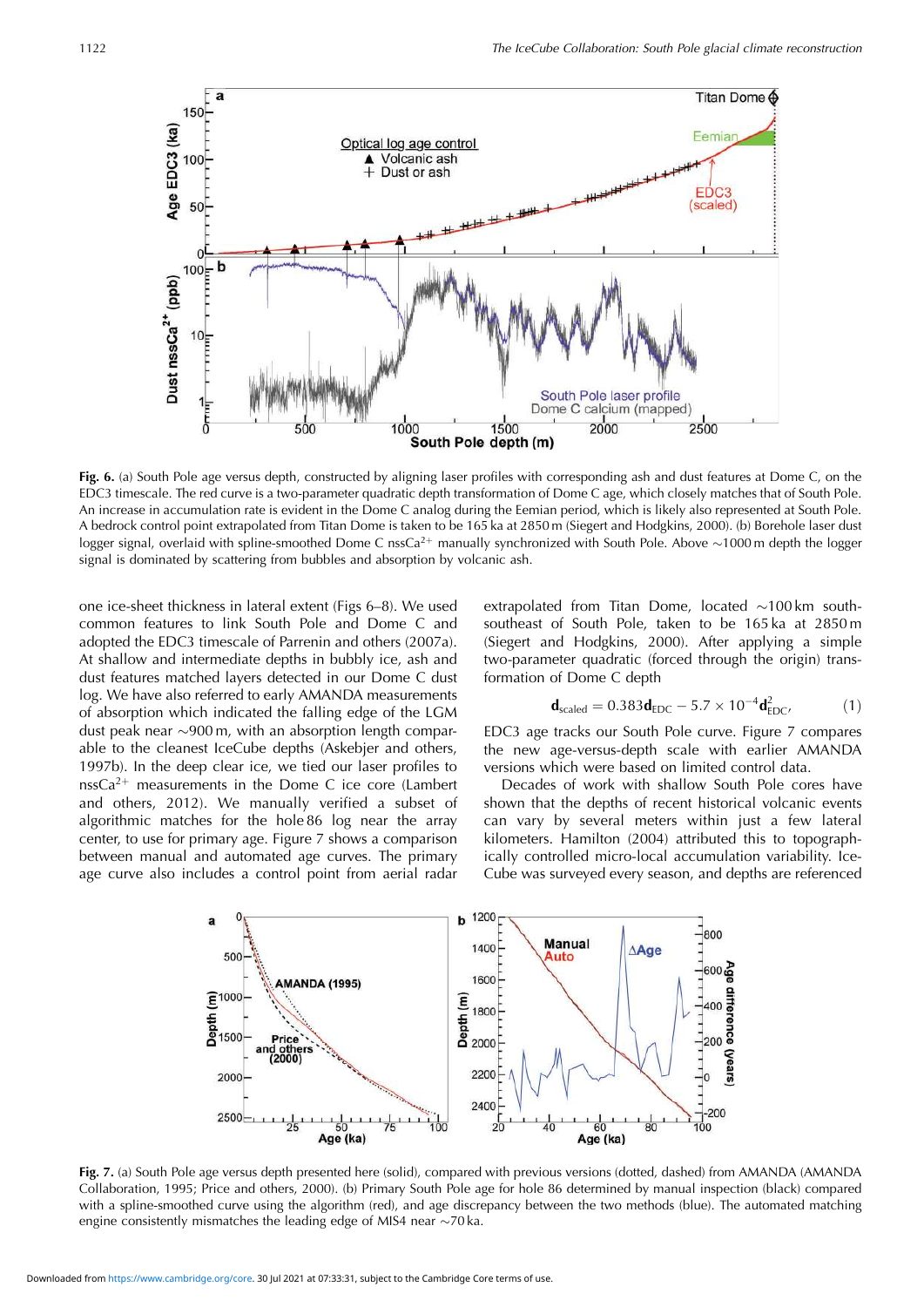

**Fig. 8.** (a) Internal variation of IceCube feature elevations across the kilometer array, relative to the central hole 86, used as control points for layer modeling in Figure 3. (b) South Pole age curves from automated synchronization of each log with EDC99 nss $Ca^{2+}$ .

to a fixed elevation, which is the floor of the drilling tower for the first hole, No. 21. Figure 8a shows elevation variability of common features over the full depth range. Isochron tilting exceeds 70 m across the kilometer of IceCube for deeper features, probably as bedrock topography increasingly protrudes into the ice layering. Figure 8b shows age–depth relationships from automated synchronization of the eight laser logs with EDC99 nss $Ca^{2+}$ .

Figure 9 shows annual-layer thicknesses derived from the age–depth relationships in Figure 8. Variations in accumulation rate generally track climate changes, and the variations in our layer thicknesses are roughly consistent with dating-constrained flow models of the Dome C and Dome Fuji cores (Parrenin and others, 2007b).

For age control in the Holocene, we used the volcanic ash horizons detailed in Table 1, in which the ascribed eruptions deposited detectable ash at both sites. Ash layers are the most prominent optical features available for this period and are apparent in the raw signal in Figure 6b. Most layers could be detected easily in every laser profile we made. The two near  $\sim 800$  m were clear after comparison with Dome C data using MatchMaker, and roughly agree with two echoes seen with surface radar (Besson and Kravchenko, 2013). Although discrete opaque layers that were isolated optically could also be the fallout from extraterrestrial sources or intense dust storms, for the purposes of reconstructing chronologies the strata need only be unambiguously matched between sites. Four of the layers were abundant enough in ice cores to have been microchemically investigated and traced to extra-Antarctic

**Table 1.** Opaque thin layers, presumed to be volcanic ash, used for age control in the shallow bubbly portion of the ice sheet. Four of the layers have been examined in the EDC99 core and were consistent with volcanoes of the South Sandwich Islands (SSI), Southern Andes (SA) and Marie Byrd Land (MBL) (Narcisi and others, 2005). The layer near  $\sim$ 710 m dates the same as a layer in the Siple Dome core deemed to originate from a South American (sA) eruption (Kurbatov and others, 2006). The South Pole layers near  $\sim$ 800 m and  $\sim$ 810 m were not clearly identifiable in all logs and were matched as part of this study

| Depth (mean)           | EDC99 depth | Age  | Provenance |
|------------------------|-------------|------|------------|
| m                      | m           | ka   |            |
|                        |             |      |            |
| 304.8-311.8 (307.6)    | 132.6       | 3.6  | SSI        |
| 443.4-447.9 (445.0)    | 185.3       | 5.4  |            |
| 708.6-711.0 (709.9)    | 294.5       | 9.4  | <b>SA</b>  |
| $\sim$ 800 (faint)     | 339.3       | 10.9 | SSI        |
| $\sim$ 810 (faint)     | 346.2       | 11.1 |            |
| 968.8-975.4 (972.2)    | 429.2       | 14.8 |            |
| 979.8-985.9 (982.8)    | 434.7       | 15.1 | MBL.       |
| 1204.5-1212.5 (1209.5) | 556.5       | 24.5 |            |
| 1234.5-1243.1 (1239.9) | 572.0       | 26.1 | sA         |

volcanoes of the South Sandwich Islands (Narcisi and others, 2005) and South America (Narcisi and others, 2005; Kurbatov and others, 2006). These ashfalls appear to have been widespread over much of the continent including West Antarctica (Bay and others, 2006), as well as the Southern Ocean (Nielsen and others, 2007), making them valuable horizons for dating.

Many eruptions, particularly the more powerful silicic variety, may be badly estimated (Toohey and others, 2013) or missed using core acidic volatiles and detectable only via tephra layers (Coulter and others, 2012). The Toba supereruption in Sumatra, Indonesia, occurred  $\sim$ 74 ka BP and is one of the most powerful eruptions known, possibly the largest volcanic event of the last 2 Ma (Rose and Chesner, 1990). Toba has been implicated as the trigger for a volcanic winter and millennial-scale cold phase, and even a human population bottleneck detected in genomic studies (Rampino and Self, 1992; Ambrose, 1998). Yet Toba has never been conclusively identified in any Antarctic or Greenland ice core (Svensson and others, 2013). Recently, Storey and others (2012) used an astronomically calibrated  $40Ar^{39}Ar$  Toba age to place the eruption between Antarctic isotope maxima 19 and 20. We plot this period in our optical logging data in



Fig. 9. (a) South Pole annual-layer thickness derived from the eight age curves in Figure 8, spline-smoothed (gray) and 300 year average (black). Variations track layer thicknesses from East Antarctic flow models of Dome C (b) and Dome Fuji (c) (Parrenin and others, 2007b).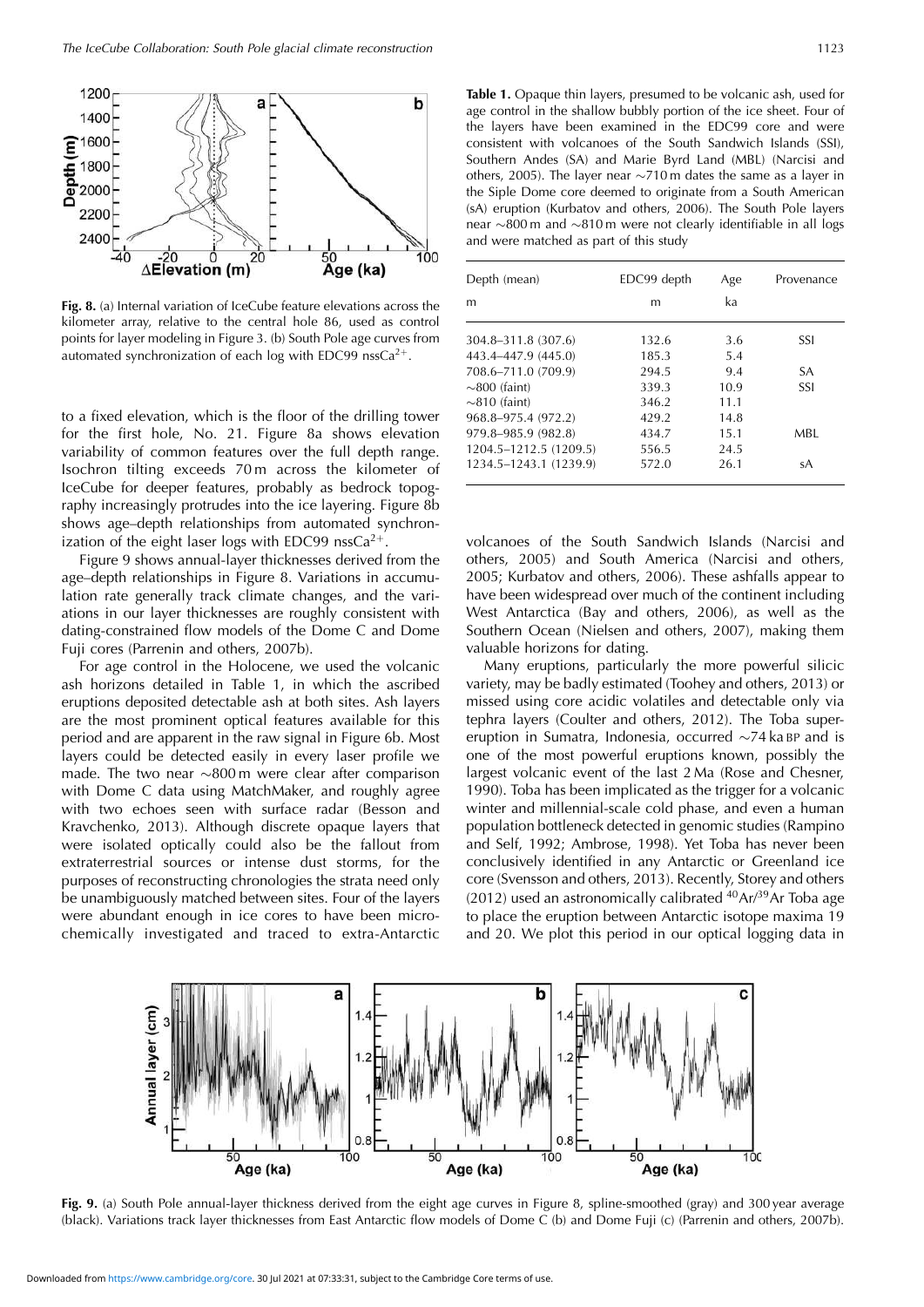

**Fig. 10.** South Pole laser logs over the interval now known to bracket Toba, the enigmatic supereruption which has never been found in an ice core. The five traces have been aligned to hole 86 depths using the automated matching algorithm. Thin spikes like that near 2146 m are most likely ash deposits, though heavier ashfalls tend to be products of nearby circum-Antarctic volcanoes.

Figure 10, which does include several upward spikes in signal likely indicating the presence of thin layers of volcanic ash. Heavier ashfalls tend to be the products of relatively nearby eruptions of modest intensity, which partly explains why Toba has so far eluded investigators.

# **DISCUSSION**

In addition to mineral grains and volcanic ash, natural ice impurities include salts, acids and soot (He and Price, 1998). The particulate absorption and scattering that are sensed with optical methods are the result of varying particle number densities, sizes, shapes and albedos. Although impurity deposition over the continent is remarkably uniform, the particulate records at different Antarctic sites are not perfect analogs of each other but depend on location, elevation, accumulation and atmospheric circulation patterns. The composition, scattering efficiency and absorption efficiency of impurities likely also vary in time with climate (e.g. because of a changing contribution of dust from Australia relative to South America (Lambert and others, 2011)). Some of the nonlinearity in Figure 5 could reflect a lower average dust albedo at high concentrations, or local variations. In extremely pure ice, backscattered light is a good tracer of mineral dust content, though the linearity can be expected to eventually break down at high enough number densities.

Although the intrinsic resolution of the logger is  $\sim$ 2–3 mm, the fixed 60 $^{\circ}$  fan spanned by the laser line source produces an average over depositional noise (surface roughness) embedded in the stratigraphic record. The logger could be made more effective with laser imaging techniques like those employed in scanning lidar systems. By sweeping the beam through  $360^{\circ}$  of the horizon and preserving azimuthal information, future designs could help disentangle and extract surface roughness information for an improved dust record.

Snow accumulation at South Pole is unusually high, considering its elevation and mean annual temperature, because of frequent inland penetration by low-pressure systems from the Weddell Sea as well as the Pacific sector.

Apart from accumulation rate, the glaciology of South Pole has much in common with the Vostok (East Antarctica) icecore site. Both locations are relatively cold, flat 'flank' sites far from an ice divide or dome. Horizontal flow at both sites is substantial (3 m  $a^{-1}$  at Vostok and 10 m  $a^{-1}$  at South Pole) and may involve converging ice streams. Intervals of the Vostok core show a strong girdle fabric (Lipenkov and others, 1989; Obbard and Baker, 2007) in which the ice is subjected to pure shear and crystal *c*-axes fall in a vertical plane perpendicular to the direction of flow. Studies of aerial radar have suggested a disrupted South Pole stratigraphy (Bingham and others, 2007) and the possibility that tributaries of nearby ice streams have migrated through an area where flow velocities have varied over time (personal communication from D. Blankenship, 2011). Knowledge of the South Pole area is incomplete, based on limited radar and satellite surface velocity measurements south of  $87^{\circ}$  S. New aerogeophysical surveys would allow us to fit our maps into the larger context, and comparison with our stratigraphy could provide new insights for understanding englacial radar attenuation and interpreting radargrams.

#### **CONCLUSIONS**

IceCube logged eight hot-water boreholes using a highresolution laser dust logger, permitting detailed glaciological reconstructions without local core samples. Optical backscattering in clear ice matches EDC99 ice-core non-sea-salt calcium, over a last glacial climate record which is intact back to at least 100 ka at South Pole. We see no stratigraphic folding to 87% depth to bedrock across IceCube, although we found undulations of internal layering of order  $\sim$ 10% (0.1 km elevation change over 1 km) in the cross-flow direction, which are consistent with radargrams. South Pole annual-layer history is consistent with accumulation variability in East Antarctic ice cores. Several volcanic ash layers match across the continent and we examined the interval around Toba for candidate tephra deposits.

Together with hot-water or mechanical fast access drilling, optical logging can be used to determine age, stratigraphic integrity and scientific potential of a site before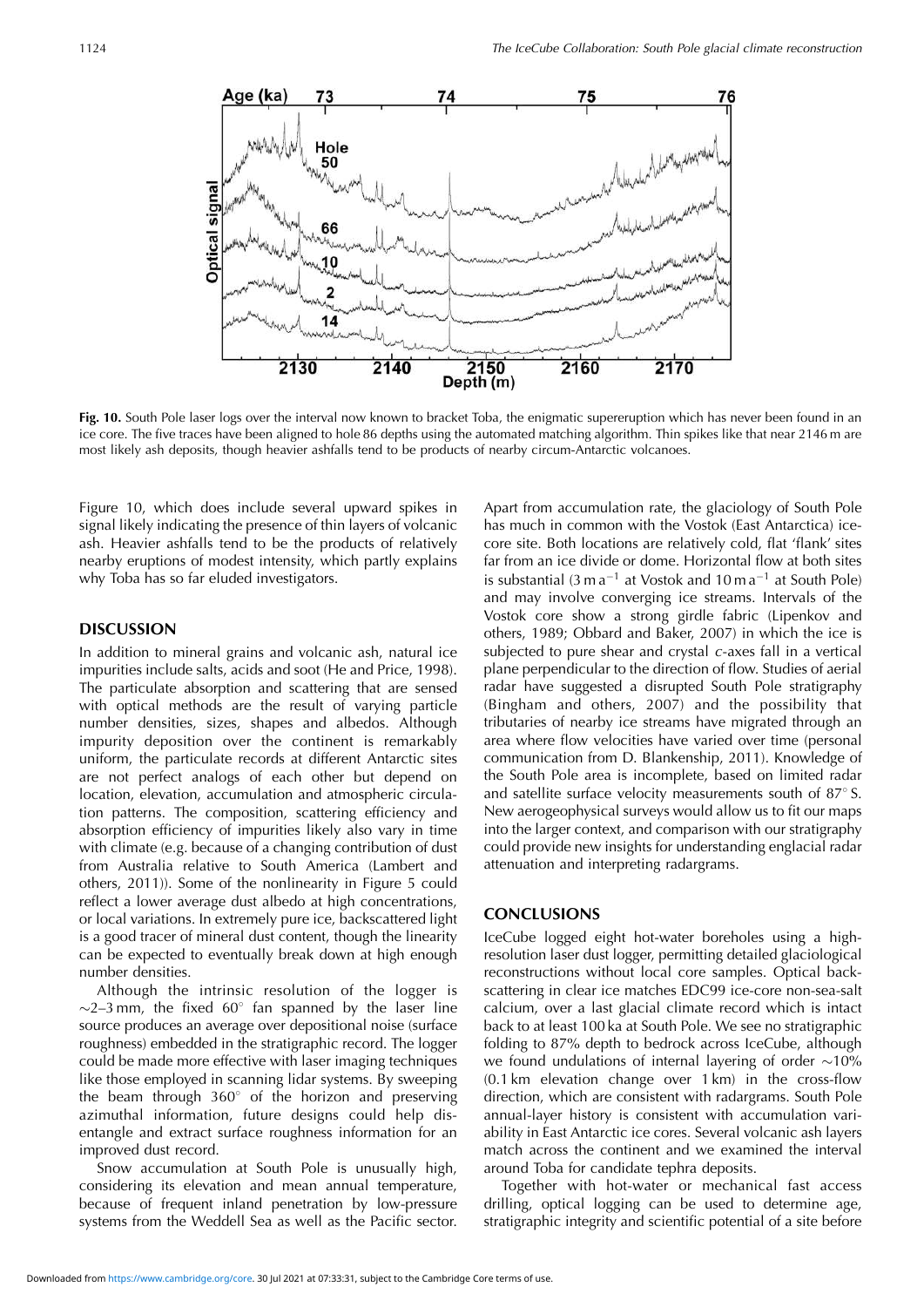devoting the resources of a coring mission. A detailed particulate depth profile can be used to immediately date any site on the continent precisely and confidently. A primary goal of the International Partnerships in Ice Core Sciences is to obtain a core reaching back *>*1.5 Ma, in ice likely to be found in the deep East Antarctic ice sheet (Jones, 2007). Such a project will require a substantial reconnaissance effort to determine optimal sites for drilling before a deep-coring drill is fielded. Aerial radar is not always reliable for absolute age determination, especially in the deepest parts of an ice sheet where radar echo layers can be missing or difficult to interpret (Drews and others, 2009). An expeditionary campaign which combines rapid access drilling and borehole logging may be indispensable for prospecting purposes.

The USA has maintained a presence at South Pole since 1956, culminating in the modern year-round research station. Efforts are underway to develop an intermediate coring drill and recover a  $\sim$ 1500 m South Pole ice core, aimed at sampling atmospheric gases of the last  $\sim$ 40 ka (personal communication from E. Saltzmann, 2011). If drilled to bedrock a core would likely obtain ice from the Eemian period, although we cannot exclude stratigraphic disturbance in the bottom few hundred meters. An ice core offers potential synergies with IceCube and other South Pole physics projects such as the Askaryan Radio Array, a prototype ultra-high-energy neutrino detector. Core samples could be of particular interest to radio experiments for characterizing the soluble ionic impurities, ice fabric, density, etc., that affect radio clarity (Kravchenko and others, 2011). South Pole core samples can be stored on site and could in principle be drilled during winter. A number of shallow South Pole cores have already been retrieved, the longest 361 m (Palais and others, 1987) and a few thousand years in age, and the new core need not be far removed from South Pole Station to avoid anthropogenic contamination. If the main core is drilled near the astrophysics arrays, the remnant borehole could serve as an access point for optical and radio calibration beacons.

## **ACKNOWLEDGEMENTS**

We thank Nathan Bramall, Robert Rohde, Andres Morey, Tom Ham, Kurt Cuffey, Dave Ferris, Michael Solarz, the EPICA Collaboration, the WAIS Divide Project members and the US National Ice Core Laboratory. We acknowledge the support from the following agencies: US National Science Foundation (NSF) Office of Polar Programs, NSF Physics Division, University of Wisconsin Alumni Research Foundation, Grid Laboratory Of Wisconsin (GLOW) grid infrastructure at the University of Wisconsin–Madison, Open Science Grid (OSG) grid infrastructure; US Department of Energy, National Energy Research Scientific Computing Center, Louisiana Optical Network Initiative (LONI) grid computing resources; Natural Sciences and Engineering Research Council of Canada, Compute Canada and Compute West High Performance Computing; Swedish Research Council, Swedish Polar Research Secretariat, Swedish National Infrastructure for Computing (SNIC), Knut and Alice Wallenberg Foundation, Sweden; German Ministry for Education and Research (BMBF), Deutsche Forschungsgemeinschaft (DFG), Helmholtz Alliance for Astroparticle Physics (HAP), Research Department of Plasmas with Complex Interactions (Bochum), Germany; Fund

for Scientific Research (FNRS-FWO), FWO Odysseus programme, Flanders Institute to encourage scientific and technological research in industry (IWT), Belgian Federal Science Policy Office (Belspo); University of Oxford, UK; Marsden Fund, New Zealand; Australian Research Council; Japan Society for Promotion of Science (JSPS); Swiss National Science Foundation (SNSF), Switzerland.

#### **REFERENCES**

- Ackermann M and 116 others (2006) Optical properties of deep glacial ice at the South Pole. *J. Geophys. Res.*, **111**(D13), D13203 (doi: 10.1029/2005JD006687)
- AMANDA Collaboration (1995) On the age vs depth and optical clarity of deep ice at the South Pole. *J. Glaciol.*, **41**(139), 445–454
- AMANDA Collaboration (2001) Observation of high-energy neutrinos using Cerenkov detectors embedded deep in Antarctic ice. *Nature*, **410**(6827), 441–443 (doi: 10.1038/35068509)
- Ambrose SH (1998) Late Pleistocene human population bottlenecks, volcanic winter, and differentiation of modern humans. *J. Human Evol.*, **34**(6), 623–651 (doi: 10.1006/jhev.1998.0219)
- Askebjer P and 29 others (1995) Optical properties of the South Pole ice at depths between 0.8 and 1 kilometer. *Science*, **267**(5201), 1147–1150 (doi: 10.1126/science.267.5201.1147)
- Askebjer P and 35 others (1997a) Optical properties of deep ice at the South Pole: absorption. *Appl. Opt.*, **36**(18), 4168–4180 (doi: 10.1364/AO.36.004168)
- Askebjer P and 34 others (1997b) UV and optical light transmission properties in deep ice at the South Pole. *Geophys. Res. Lett.*, **24**(11), 1355–1358 (doi: 10.1029/97GL01246)
- Barkov NI and Lipenkov VYa (1985) Kolichestvennaya harakteristika struktury l'da do glubiny 1400 m v rajone stantsii Vostok v Antarktide [Numerical characteristics of ice structure down to a depth of 1,400 m in the region of Vostok Station, Antarctica]. *Mater. Glyatsiol. Issled.* 51, 178
- Bay RC, Price PB, Clow GD and Gow AJ (2001) Climate logging with a new rapid optical technique at Siple Dome. *Geophys. Res. Lett.*, **28**(24), 4635–4638 (doi: 10.1029/2001GL013763)
- Bay RC and 6 others (2006) Globally synchronous ice core volcanic tracers and abrupt cooling during the last glacial period. *J. Geophys. Res.*, **111**(D11), D11108 (doi: 10.1029/ 2005JD006306)
- Bay RC, Rohde RA, Price PB and Bramall NE (2010) South Pole paleowind from automated synthesis of ice core records. *J. Geophys. Res.*, **115**(D14), D14126 (doi: 10.1029/ 2009JD013741)
- Berger AL (1978) Long-term variations of daily insolation and Quaternary climatic changes. *J. Atmos. Sci.*, **35**(12), 2362–2367 (doi: 10.1175/1520-0469(1978)035*<*2362:LTVODI*>*2.0.CO;2)
- Bigler M, Röthlisberger R, Lambert F, Stocker TF and Wagenbach D (2006) Aerosol deposited in East Antarctica over the last glacial cycle: detailed apportionment of continental and sea-salt contributions. *J. Geophys. Res.*, **111**(D8), D08205 (doi: 10.1029/2005JD006469)
- Bingham RG, Siegert MJ, Young DA and Blankenship DD (2007) Organized flow from the South Pole to the Filchner–Ronne ice shelf: an assessment of balance velocities in interior East Antarctica using radio echo sounding data. *J. Geophys. Res.*, **112**(F3), F03S26 (doi: 10.1029/2006JF000556)
- Bramall NE, Bay RC, Woschnagg K, Rohde RA and Price PB (2005) A deep high-resolution optical log of dust, ash, and stratigraphy in South Pole glacial ice. *Geophys. Res. Lett.*, **32**(21), L21815 (doi: 10.1029/2005GL024236)
- Coulter SE and 8 others (2012) Holocene tephras highlight complexity of volcanic signals in Greenland ice cores. *J. Geophys. Res.*, **117**(D21), D21303 (doi: 10.1029/2012JD017698)
- D'Errico J (2005) *Surface fitting using gridfit.* MATLAB Central File Exchange http://www.mathworks.es/matlabcentral/ fileexchange/8998-surface-fitting-using-gridfit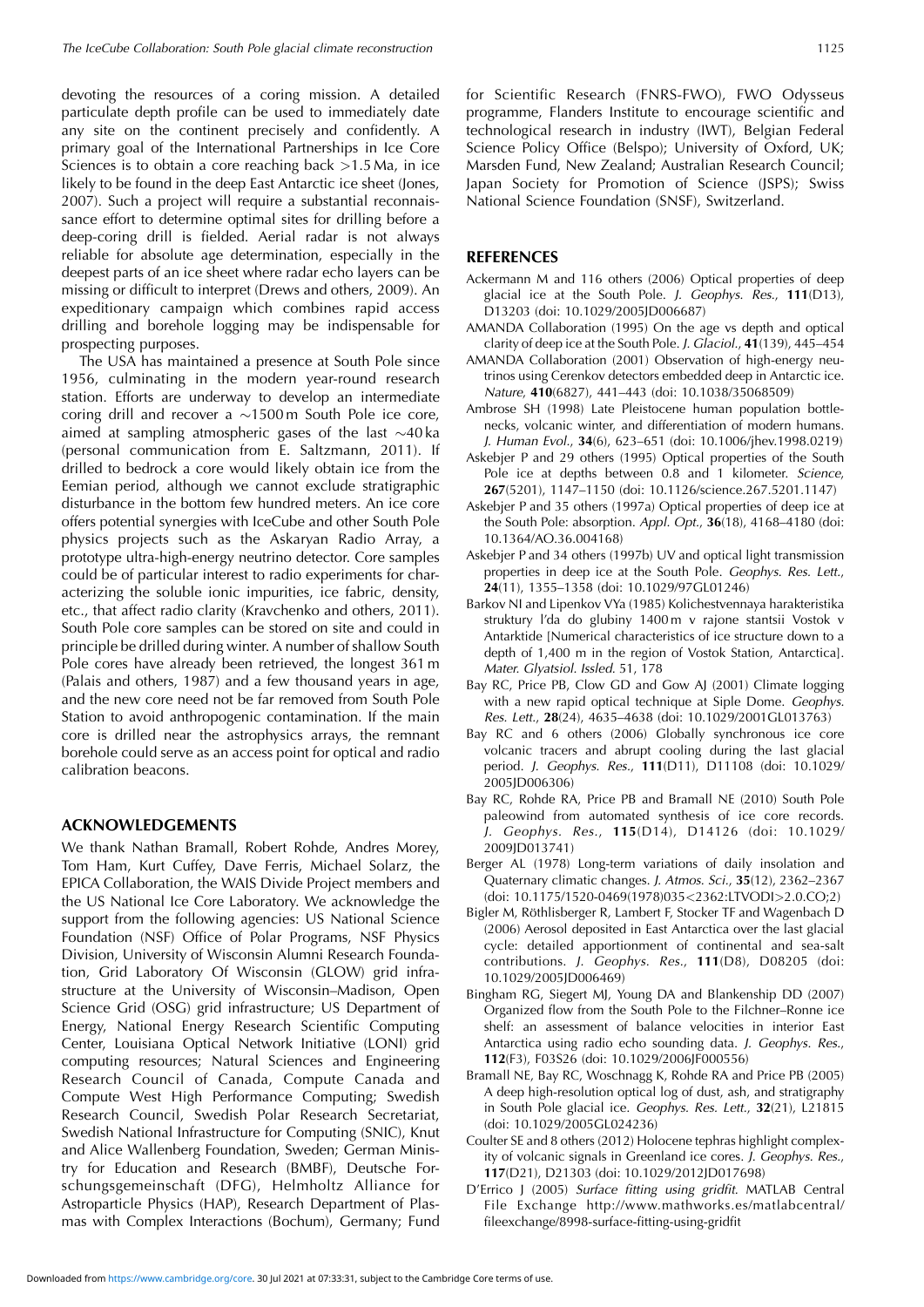- Delmonte B and 6 others (2008) Aeolian dust in East Antarctica (EPICA-Dome C and Vostok): provenance during glacial ages over the last 800 kyr. *Geophys. Res. Lett.*, **35**(7), L07703 (doi: 10.1029/2008GL033382)
- Drews R and 7 others (2009) Layer disturbances and the radio-echo free zone in ice sheets. *Cryosphere*, **3**(2), 195–203 (doi: 10.5194/tcd-3-307-2009)
- Fischer H and 28 others (2007) Reconstruction of millennial changes in dust emission, transport and regional sea ice coverage using the deep EPICA ice cores from the Atlantic and Indian Ocean sector of Antarctica. *Earth Planet. Sci. Lett.*, **260**(1–2), 340–354 (doi: 10.1016/j.epsl.2007.06.014)
- Fudge TJ and Smith BE (2010) Light propagation in firn: application to borehole video. *J. Glaciol.*, **56**(198), 614–624 (doi: 10.3189/ 002214310793146205)
- Gabrielli P and 11 others (2010) A major glacial–interglacial change in aeolian dust composition inferred from Rare Earth Elements in Antarctic ice. *Quat. Sci. Rev.*, **29**(1–2), 265–273 (doi: 10.1016/j.quascirev.2009.09.002)
- Gray DE ed. (1972) *American Institute of Physics handbook*, 3rd edn. McGraw-Hill, New York
- Hamilton GS (2004) Topographic control of regional accumulation rate variability at South Pole and implications for ice-core interpretation. *Ann. Glaciol.,* **39**, 214–218 (doi: 10.3189/172756404781814050)
- Hays JD, Imbrie J and Shackleton N (1976) Variations in the Earth's orbit: pacemaker of the ice ages. *Science*, **194**(4270), 1121–1132
- He YD and Price PB (1998) Remote sensing of dust in deep ice at the South Pole. *J. Geophys. Res.*, **103**(D14), 17 041–17 056 (doi: 10.1029/98JD01643)
- Huybers P and Wunsch C (2005) Obliquity pacing of the late Pleistocene glacial terminations. *Nature*, **434**(7032), 491–494 (doi: 10.1038/nature03401)
- IceCube Collaboration (2006) First year performance of the IceCube neutrino telescope. *Astropart. Phys.*, **26**(3), 155–173 (doi: 10.1016/j.astropartphys.2006.06.007)
- IceCube Collaboration (2009) The IceCube data acquisition system: signal capture, digitization, and timestamping. *Nucl. Instrum. Meth. Phys. Res. A*, **601**(3), 294–316 (doi: 10.1016/j.nima. 2009.01.001)
- IceCube Collaboration (2010) Measurement of sound speed vs. depth in South Pole ice for neutrino astronomy. *Astropart. Phys.*, **33**(5–6), 277–286 (doi: 10.1016/j.astropartphys.2010.01.012)
- IceCube Collaboration (2011) Measurement of acoustic attenuation in South Pole ice. *Astropart. Phys.*, **34**(6), 382–393 (doi: 10.1016/j.astropartphys.2010.10.003)
- IceCube Collaboration (2013) Measurement of South Pole ice transparency with the IceCube LED calibration system. *Nucl. Instrum. Meth. Phys. Res. A*, **711**, 73–89 (doi: 10.1016/ j.nima.2013.01.054)
- Jones N (2007) Polar research: buried treasure. *Nature*, **446**(7132), 126–128 (doi: 10.1038/446126a)
- Jouzel J and 31 others (2007) Orbital and millennial Antarctic climate variability over the past 800,000 years. *Science*, **317**(5839), 793–796 (doi: 10.1126/science.1141038)
- Kravchenko I, Besson D, Ramos A and Remmers J (2011) Radio frequency birefringence in south polar ice and implications for neutrino reconstruction. *Astropart. Phys.*, **34**(10), 755–768 (doi: 10.1016/j.astropartphys.2011.01.008)
- Kurbatov AV and 6 others (2006) A 12,000 year record of explosive volcanism in the Siple Dome Ice Core, West Antarctica. *J. Geophys. Res.*, **111**(D12), D12307 (doi: 10.1029/2005JD006072)
- Lambert F, Bigler M, Steffensen JP, Hutterli M and Fischer H (2011) The calcium–dust relationship in high-resolution data from Dome C, Antarctica. *Climate Past Discuss.*, **7**(2), 1113–1137 (doi: 10.5194/cpd-7-1113-2011)
- Lambert F, Bigler M, Steffensen JP, Hutterli M and Fischer H (2012) Centennial mineral dust variability in high-resolution ice core

data from Dome C, Antarctica. *Climate Past*, **8**(2), 609–623 (doi: 10.5194/cp-8-609-2012)

- Legrand M and Mayewski P (1997) Glaciochemistry of polar ice cores: a review. *Rev. Geophys.*, **35**(3), 219–243 (doi: 10.1029/ 96RG03527)
- Li F, Ginoux P and Ramaswamy V (2008) Distribution, transport, and deposition of mineral dust in the Southern Ocean and Antarctica: contribution of major sources. *J. Geophys. Res.*, **113**(D10), D10207 (doi: 10.1029/2007JD009190)
- Li F, Ramaswamy V, Ginoux P, Broccoli AJ, Delworth T and Zeng F (2010) Toward understanding the dust deposition in Antarctica during the Last Glacial Maximum: sensitivity studies on plausible causes. *J. Geophys. Res.*, **115**(D24), D24120 (doi: 10.1029/2010JD014791)
- Lipenkov VYa, Barkov NI, Duval P and Pimienta P (1989) Crystalline texture of the 2083 m ice core at Vostok Station, Antarctica. *J. Glaciol.*, **35**(121), 392–398
- Markov MA and Zheleznykh IM (1986) Large-scale Cherenkov detectors in ocean, atmosphere and ice. *Nucl. Instrum. Meth. Phys. Res. A*, **248**(1), 242–251
- Muller RA and MacDonald GJ (1997) Glacial cycles and astronomical forcing. *Science*, **277**(5323), 215–218 (doi: 10.1126/science.277.5323.215)
- Narcisi B, Petit JR, Delmonte B, Basile-Doelsch I and Maggi V (2005) Characteristics and sources of tephra layers in the EPICA-Dome C ice record (East Antarctica): implications for past atmospheric circulation and ice core stratigraphic correlations. *Earth Planet. Sci. Lett.*, **239**(3–4), 253–265 (doi: 10.1016/ j.epsl.2005.09.005)
- Nielsen SHH, Hodell DA, Kamenov G, Guilderson T and Perfit MR (2007) Origin and significance of ice-rafted detritus in the Atlantic sector of the Southern Ocean. *Geochem. Geophys. Geosyst.*, **8**(12), Q12005 (doi: 10.1029/2007GC001618)
- Obbard R and Baker I (2007) The microstructure of meteoric ice from Vostok, Antarctica. *J. Glaciol.*, **53**(180), 41–62 (doi: 10.3189/172756507781833901)
- Palais JM, Mosley-Thompson E and Thomas E (1987) Correlation of a 3,200 year old tephra in ice cores from Vostok and South Pole stations, Antarctica. *Geophys. Res. Lett.*, **14**(8), 804–807 (doi: 10.1029/GL014i008p00804)
- Parrenin F and 26 others (2007a) The EDC3 chronology for the EPICA Dome C ice core. *Climate Past*, **3**(3), 485–497 (doi: 10.5194/cp-3-485-2007)
- Parrenin F and 15 others (2007b) 1-D-ice flow modelling at EPICA Dome C and Dome Fuji, East Antarctica. *Climate Past*, **3**(2), 243–259 (doi: 10.5194/cp-3-243-2007)
- Price PB and Woschnagg K (2001) Role of group and phase velocity in high-energy neutrino observatories. *Astropart. Phys.*, **15**(1), 97–100 (doi: 10.1016/S0927-6505(00)00142-0)
- Price PB, Woschnagg K and Chirkin D (2000) Age vs depth of glacial ice at South Pole. *Geophys. Res. Lett.*, **27**(14), 2129–2132 (doi: 10.1029/2000GL011351)
- Price PB and 9 others (2002) Temperature profile for glacial ice at the South Pole: implications for life in a nearby subglacial lake. *Proc. Natl Acad. Sci. USA (PNAS)*, **99**(12), 7844–7847 (doi: 10.1073/pnas.082238999)
- Rampino MR and Self S (1992) Volcanic winter and accelerated glaciation following the Toba super-eruption. *Nature*, **359**(6390), 50–52 (doi: 10.1038/359050a0)
- Rasmussen SO (2006) Improvement, dating and analysis of Greenland ice core stratigraphies. (PhD thesis, University of Copenhagen)
- Rose WI and Chesner CA (1990) Worldwide dispersal of ash and gases from earth's largest known eruption: Toba, Sumatra, 75 ka. *Global Planet. Change*, **3**(3), 269–275 (doi: 10.1016/0921- 8181(90)90023-6)
- Siegert MJ and Hodgkins R (2000) A stratigraphic link across 1100 km of the Antarctic ice sheet between the Vostok ice-core site and Titan Dome (near South Pole). *Geophys. Res. Lett.*, **27**(14), 2133–2136 (doi: 10.1029/2000GL008479)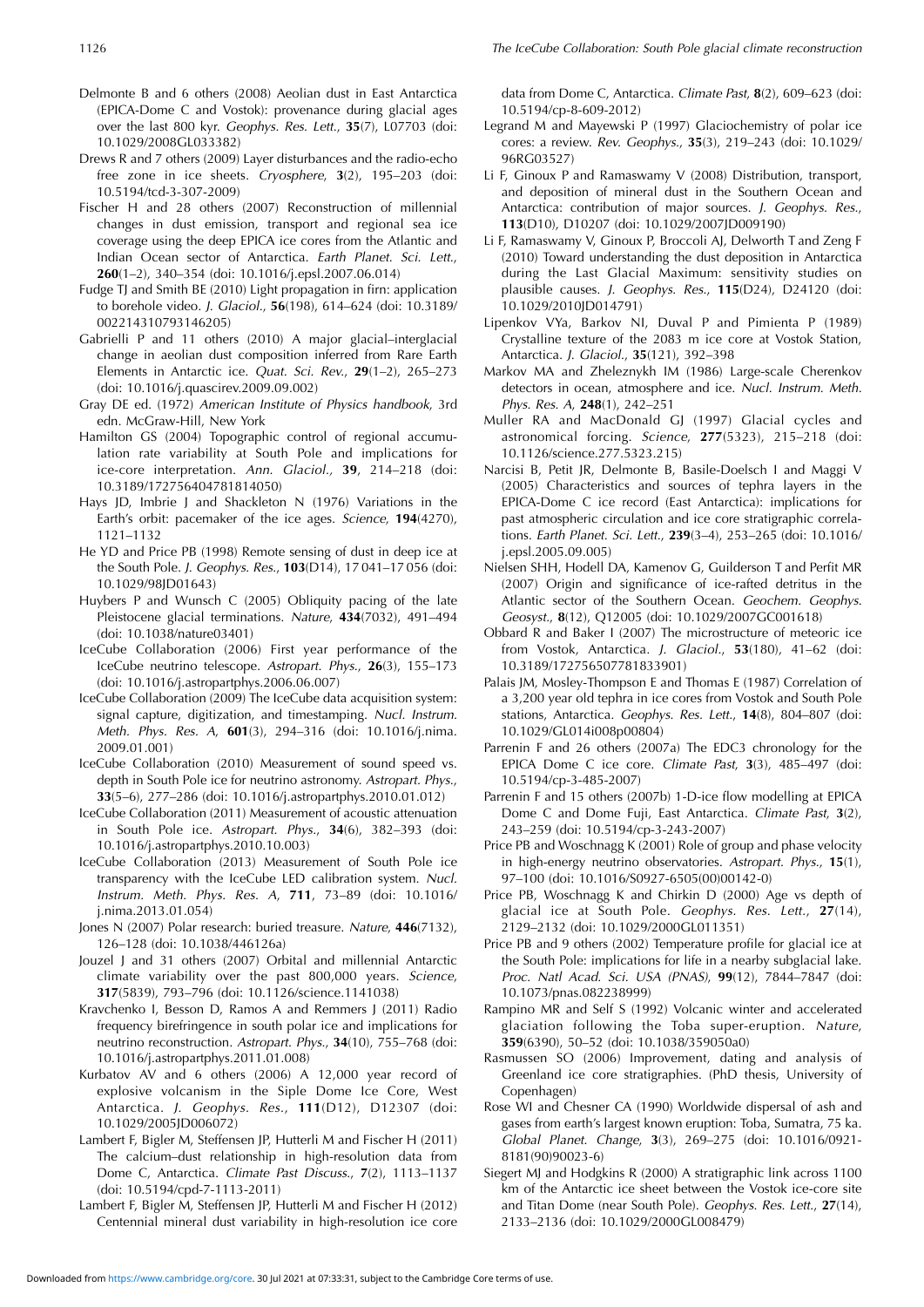- Sime LC, Wolff EW, Oliver KIC and Tindall JC (2009) Evidence for warmer interglacials in East Antarctic ice cores. *Nature*, **462**(7271), 342–345 (doi: 10.1038/nature08564)
- Storey M, Roberts RG and Saidin M (2012) Astronomically calibrated 40Ar/39Ar age for the Toba supereruption and global synchronization of late Quaternary records. *Proc. Natl Acad. Sci. USA (PNAS)*, **109**(46), 18 684–18 688 (doi: 10.1073/ pnas.1208178109)
- Svensson A and 25 others (2013) Direct linking of Greenland and Antarctic ice cores at the Toba eruption (74 ka BP). *Climate Past*, **9**(2), 749–766 (doi: 10.5194/cp-9-749-2013)

## **APPENDIX**

#### **The IceCube Collaboration**

- Toohey M, Kruger K and Timmreck C (2013) Volcanic sulfate deposition to Greenland and Antarctica: a modeling sensitivity study. *J. Geophys. Res.,* **118**(10), 4788–4800 (doi: 10.1002/ jgrd.50428)
- Uchida T, Shimada W, Hondoh T, Mae S and Barkov NI (1995) Refractive-index measurements of natural air-hydrate crystals in an Antarctic ice sheet. *Appl. Opt.*, **34**(25), 5746–5749 (doi: 10.1364/AO.34.005746)
- Woschnagg K and Price PB (2001) Temperature dependence of absorption in ice at 532 nm. *Appl. Opt.*, **40**(15), 2496–2500 (doi: 10.1364/AO.40.002496)

M.G. Aartsen,<sup>2</sup> R. Abbasi,<sup>27</sup> Y. Abdou,<sup>22</sup> M. Ackermann,<sup>41</sup> J. Adams,<sup>15</sup> J.A. Aguilar,<sup>21</sup> M. Ahlers,<sup>27</sup> D. Altmann,<sup>9</sup> J. Auffenberg, $^{27}$  X. Bai, $^{31, a}$  M. Baker, $^{27}$  S.W. Barwick, $^{23}$  V. Baum, $^{28}$  R. Bay, $^7$  J.J. Beatty, $^{17, 18}$  S. Bechet, $^{12}$ K.-H. Becker,<sup>40</sup> J. Becker Tjus,<sup>10</sup> M. Bell,<sup>38</sup> M.L. Benabderrahmane,<sup>41</sup> S. BenZvi,<sup>27</sup> J. Berdermann,<sup>41</sup> P. Berghaus,<sup>41</sup> D. Berley,<sup>16</sup> E. Bernardini,<sup>41</sup> A. Bernhard,<sup>30</sup> D. Bertrand,<sup>12</sup> D.Z. Besson,<sup>25</sup> G. Binder,<sup>8,7</sup> D. Bindig,<sup>40</sup> M. Bissok,<sup>1</sup> E. Blaufuss,<sup>16</sup> J. Blumenthal,<sup>1</sup> D.J. Boersma,<sup>39</sup> S. Bohaichuk,<sup>20</sup> C. Bohm,<sup>34</sup> D. Bose,<sup>13</sup> S. Böser,<sup>11</sup> O. Botner,<sup>39</sup> L. Brayeur,<sup>13</sup> H.-P. Bretz,<sup>41</sup> A.M. Brown,<sup>15</sup> R. Bruijn,<sup>24</sup> J. Brunner,<sup>41</sup> M. Carson,<sup>22</sup> J. Casey,<sup>5</sup> M. Casier,<sup>13</sup> J. Cherwinka,<sup>27</sup> D. Chirkin,<sup>27</sup> A. Christov,<sup>21</sup> B. Christy,<sup>16</sup> K. Clark,<sup>38</sup> F. Clevermann,<sup>19</sup> S. Coenders,<sup>1</sup> S. Cohen,<sup>24</sup> D.F. Cowen,<sup>38,37</sup> A.H. Cruz Silva,<sup>41</sup> M. Danninger,<sup>34</sup> J. Daughhetee,<sup>5</sup> J.C. Davis,<sup>17</sup> C. De Clercq,<sup>13</sup> S. De Ridder,<sup>22</sup> P. Desiati,<sup>27</sup> M. de With,<sup>9</sup> T. DeYoung,<sup>38</sup> J.C. Díaz-Vélez,<sup>27</sup> M. Dunkman, $^{38}$  R. Eagan, $^{38}$  B. Eberhardt, $^{28}$  J. Eisch, $^{27}$  R.W. Ellsworth, $^{16}$  S. Euler, $^1$  P.A. Evenson, $^{31}$  O. Fadiran, $^{27}$  A.R. Fazely, $^6$ A. Fedynitch,<sup>10</sup> J. Feintzeig,<sup>27</sup> T. Feusels,<sup>22</sup> K. Filimonov,<sup>7</sup> C. Finley,<sup>34</sup> T. Fischer-Wasels,<sup>40</sup> S. Flis,<sup>34</sup> A. Franckowiak,<sup>11</sup> R. Franke,<sup>41</sup> K. Frantzen,<sup>19</sup> T. Fuchs,<sup>19</sup> T.K. Gaisser,<sup>31</sup> J. Gallagher,<sup>26</sup> L. Gerhardt,<sup>8,7</sup> L. Gladstone,<sup>27</sup> T. Glüsenkamp,<sup>41</sup> A. Goldschmidt,<sup>8</sup> G. Golup,<sup>13</sup> J.G. Gonzalez,<sup>31</sup> J.A. Goodman,<sup>16</sup> D. Góra,<sup>41</sup> D. Grant,<sup>20</sup> A. Groß<sup>30</sup> M. Gurtner,<sup>40</sup> C. Ha,<sup>8,7</sup> A. Haj Ismail,<sup>22</sup> P. Hallen,<sup>1</sup> A. Hallgren,<sup>39</sup> F. Halzen,<sup>27</sup> K. Hanson,<sup>12</sup> D. Heereman,<sup>12</sup> D. Heinen,<sup>1</sup> K. Helbing,<sup>40</sup> R. Hellauer,<sup>16</sup> S. Hickford,<sup>15</sup> G.C. Hill,<sup>2</sup> K.D. Hoffman,<sup>16</sup> R. Hoffmann,<sup>40</sup> A. Homeier,<sup>11</sup> K. Hoshina,<sup>27</sup> W. Huelsnitz,<sup>16, b</sup> P.O. Hulth,<sup>34</sup> K. Hultqvist,<sup>34</sup> S. Hussain,<sup>31</sup> A. Ishihara,<sup>14</sup> E. Jacobi,<sup>41</sup> J. Jacobsen,<sup>27</sup> K. Jagielski,<sup>1</sup> G.S. Japaridze,<sup>4</sup> K. Jero,<sup>27</sup> O. Jlelati,<sup>22</sup> B. Kaminsky,<sup>41</sup> A. Kappes,<sup>9</sup> T. Karg,<sup>41</sup> A. Karle,<sup>27</sup> J.L. Kelley,<sup>27</sup> J. Kiryluk,<sup>35</sup> F. Kislat,<sup>41</sup> J. Kläs,<sup>40</sup> S.R. Klein,<sup>8,7</sup> J.-H. Köhne,<sup>19</sup> G. Kohnen,<sup>29</sup> H. Kolanoski,<sup>9</sup> L. Köpke,<sup>28</sup> C. Kopper,<sup>27</sup> S. Kopper,<sup>40</sup> D.J. Koskinen,<sup>38</sup> M. Kowalski,<sup>11</sup> M. Krasberg,<sup>27</sup> K. Krings,<sup>1</sup> G. Kroll,<sup>28</sup> J. Kunnen,<sup>13</sup> N. Kurahashi,<sup>27</sup> T. Kuwabara,<sup>31</sup> M. Labare,<sup>13</sup> H. Landsman,<sup>27</sup> M.J. Larson,<sup>36</sup> M. Lesiak-Bzdak,<sup>35</sup> M. Leuermann,<sup>1</sup> J. Leute,<sup>30</sup> J. Lünemann,<sup>28</sup> J. Madsen,<sup>33</sup> R. Maruyama,<sup>27</sup> K. Mase,<sup>14</sup> H.S. Matis,<sup>8</sup> F. McNally,<sup>27</sup> K. Meagher,<sup>16</sup> M. Merck,<sup>27</sup> P. Mészáros,<sup>37,38</sup> T. Meures,<sup>12</sup> S. Miarecki,<sup>8,7</sup> E. Middell,<sup>41</sup> N. Milke,<sup>19</sup> J. Miller,<sup>13</sup> L. Mohrmann,<sup>41</sup> T. Montaruli,<sup>21, c</sup> R. Morse,<sup>27</sup> R. Nahnhauer,<sup>41</sup> U. Naumann,<sup>40</sup> H. Niederhausen,<sup>35</sup> S.C. Nowicki,<sup>20</sup> D.R. Nygren,<sup>8</sup> A. Obertacke,<sup>40</sup> S. Odrowski,<sup>30</sup> A. Olivas,<sup>16</sup> M. Olivo,<sup>10</sup> A. O'Murchadha,<sup>12</sup> L. Paul,<sup>1</sup> J.A. Pepper,<sup>36</sup> C. Pérez de los Heros,<sup>39</sup> C. Pfendner,<sup>17</sup> D. Pieloth,<sup>19</sup> E. Pinat,<sup>12</sup> N. Pirk,<sup>41</sup> J. Posselt,<sup>40</sup> P.B. Price,<sup>7</sup> G.T. Przybylski,<sup>8</sup> L. Rädel,<sup>1</sup> M. Rameez,<sup>21</sup> K. Rawlins,<sup>3</sup> P. Redl,<sup>16</sup> R. Reimann,<sup>1</sup> E. Resconi,<sup>30</sup> W. Rhode,<sup>19</sup> M. Ribordy,<sup>24</sup> M. Richman,<sup>16</sup> B. Riedel,<sup>27</sup> J.P. Rodrigues,<sup>27</sup> C. Rott,<sup>17, d</sup> T. Ruhe,<sup>19</sup> B. Ruzybayev,<sup>31</sup> D. Ryckbosch,<sup>22</sup> S.M. Saba,<sup>10</sup> T. Salameh,<sup>38</sup> H.-G. Sander,<sup>28</sup> M. Santander,<sup>27</sup> S. Sarkar,<sup>32</sup> K. Schatto,<sup>28</sup> M. Scheel,<sup>1</sup> F. Scheriau,<sup>19</sup> T. Schmidt,<sup>16</sup> M. Schmitz,<sup>19</sup> S. Schoenen,<sup>1</sup> S. Schöneberg,<sup>10</sup> A. Schönwald,<sup>41</sup> A. Schukraft,<sup>1</sup> L. Schulte,<sup>11</sup> O. Schulz,<sup>30</sup> D. Seckel,<sup>31</sup> Y. Sestayo,<sup>30</sup> S. Seunarine,<sup>33</sup> C. Sheremata,<sup>20</sup> M.W.E. Smith,<sup>38</sup> M. Soiron,<sup>1</sup> D. Soldin,<sup>40</sup> G.M. Spiczak,<sup>33</sup> C. Spiering,<sup>41</sup> M. Stamatikos,<sup>17, e</sup> T. Stanev,<sup>31</sup> A. Stasik,<sup>11</sup> T. Stezelberger,<sup>8</sup> R.G. Stokstad,<sup>8</sup> A. Stößl,<sup>41</sup> E.A. Strahler,<sup>13</sup> R. Ström,<sup>39</sup> G.W. Sullivan,<sup>16</sup> H. Taavola,<sup>39</sup> I. Taboada,<sup>5</sup> A. Tamburro,<sup>31</sup> S. Ter-Antonyan,<sup>6</sup> G. Tešić,<sup>38</sup> S. Tilav,<sup>31</sup> P.A. Toale,<sup>36</sup> S. Toscano,<sup>27</sup> D. Tosi,<sup>7</sup> M. Usner,<sup>11</sup> D. van der Drift,<sup>8,7</sup> N. van Eijndhoven,<sup>13</sup> A. Van Overloop,<sup>22</sup> J. van Santen,<sup>27</sup> M. Vehring,<sup>1</sup> M. Voge,<sup>11</sup> M. Vraeghe,<sup>22</sup> C. Walck,<sup>34</sup> T. Waldenmaier,<sup>9</sup> M. Wallraff,<sup>1</sup> R. Wasserman,<sup>38</sup> Ch. Weaver,<sup>27</sup> M. Wellons,<sup>27</sup> C. Wendt,<sup>27</sup> S. Westerhoff,<sup>27</sup> N. Whitehorn,<sup>27</sup> K. Wiebe,<sup>28</sup> C.H. Wiebusch,<sup>1</sup> D.R. Williams,<sup>36</sup> H. Wissing,<sup>16</sup> M. Wolf,<sup>34</sup> T.R. Wood,<sup>20</sup> K. Woschnagg,<sup>7</sup> C. Xu,<sup>31</sup> D.L. Xu,<sup>36</sup> X.W. Xu,<sup>6</sup> J.P. Yanez,<sup>41</sup> G. Yodh,<sup>23</sup> S. Yoshida,<sup>14</sup> P. Zarzhitsky,<sup>36</sup> J. Ziemann,<sup>19</sup> S. Zierke,<sup>1</sup> A. Zilles,<sup>1</sup> M. Zoll<sup>34</sup>

1 *III. Physikalisches Institut, RWTH Aachen University, Aachen, Germany*

<sup>2</sup>*School of Chemistry & Physics, University of Adelaide, Adelaide, South Australia, Australia*

<sup>3</sup>*Department of Physics and Astronomy, University of Alaska Anchorage, Anchorage, AK, USA*

<sup>4</sup>*CTSPS, Clark Atlanta University, Atlanta, GA, USA*

<sup>5</sup>*School of Physics and Center for Relativistic Astrophysics, Georgia Institute of Technology, Atlanta, GA, USA*

<sup>6</sup>*Department of Physics, Southern University, Baton Rouge, LA, USA*

<sup>7</sup>*Department of Physics, University of California, Berkeley, CA, USA*

<sup>8</sup>*Lawrence Berkeley National Laboratory, Berkeley, CA, USA*

<sup>9</sup> Institut für Physik, Humboldt-Universität zu Berlin, Berlin, Germany

<sup>10</sup> Fakultät für Physik und Astronomie, Ruhr-Universität Bochum, Bochum, Germany

<sup>11</sup> Physikalisches Institut, Universität Bonn, Bonn, Germany